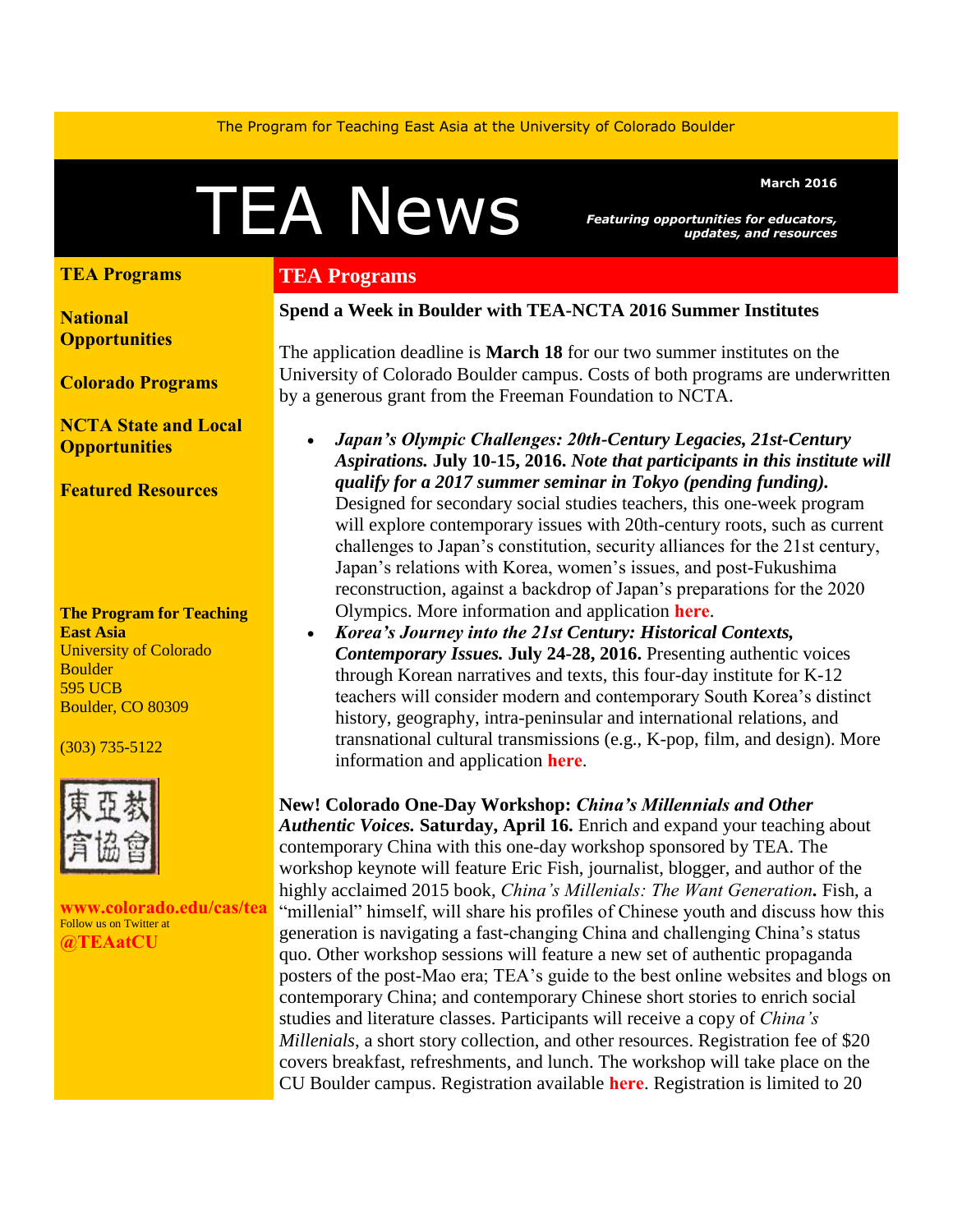secondary educators with responsibility for teaching or curriculum that includes China.

**TEA Announces 2016 STARTALK Program:** *Chinese Language Instruction in the Digital Age: A STARTALK Program on Incorporating Learner-Centered Technology Tools in the Chinese Language Curriculum.* **June 22-July 1. Application deadline: May 25, 2016.** This residential program for Chinese language teachers nationwide will provide a thorough understanding of and practical experience with effective learning technologies appropriate for the Chinese language classroom. Program participants will work with language technology specialists, experienced Chinese language curriculum designers, and master teachers to gain competency in using a variety of technologies in effective and engaging lessons. See complete details and application on the TEA **[website](http://www.colorado.edu/cas/tea/programs/startalk-program.html)**. Contact Jon Zeljo at **[Jon.Zeljo@colorado.edu](mailto:Jon.Zeljo@colorado.edu)** for more information.

## <span id="page-1-0"></span>**National Opportunities**

**Five College Center for East Asian Studies NCTA Webinars.** The Five College Center for East Asian Studies (FCCEAS) has three webinars coming up in March and April. For more information on the webinars, listed below, visit the FCCEAS **[website:](https://www.fivecolleges.edu/fcceas/webinar)**

- *China at the Movies: Chinese History and Culture in Its Films.* Wednesday, March 9, 7 pm EST.
- *The Cost of Peace: Okinawa's Post-WWII History.* Monday, March 21, 7 pm EDT.
- *General Douglas MacArthur: WWII in the Pacific*. Tuesday, April 19, 7 pm EDT.

**NCTA Summer Programs at the University of Washington:** *Japan and the West* **and** *China's Past***. Application deadline: Tuesday, March 22.** The East Asia Resource Center at the University of Washington is offering two NCTA summer programs. For K-12 teachers: *Japan and the West: From First Encounters to Contemporary Global Issues*, July 11-15. For Grade 3-8 teachers: *China's Past: New Strategies for Teaching the Sources of Chinese Civilization*, July 25-29. For more information and to apply, visit the EARC **[website](https://jsis.washington.edu/earc/institutes/)**.

**Online Workshop:** *Exploring Crimes of War through the Nanjing Atrocities.* **April 11-15.** Facing History is offering this online, asynchronous workshop focusing on the 1937 Nanjing Massacre as a lens for examining war crimes, human behavior in times of crisis, and post-war legal efforts to hold individuals and nations accountable. More information and registration are available **[here](https://www.facinghistory.org/events/ow2016nat1-exploring-crimes-war-through-nanjing-atrocities)**.

*Exploring the Choices Approach to Contested Issues:* **New West Coast Summer Workshop. July 27-29. Application deadline: Thursday, April 28.**  Enrollment in this workshop, to be held in Santa Rosa, CA, is open to all educators, but the Choices Program particularly hopes teachers from California,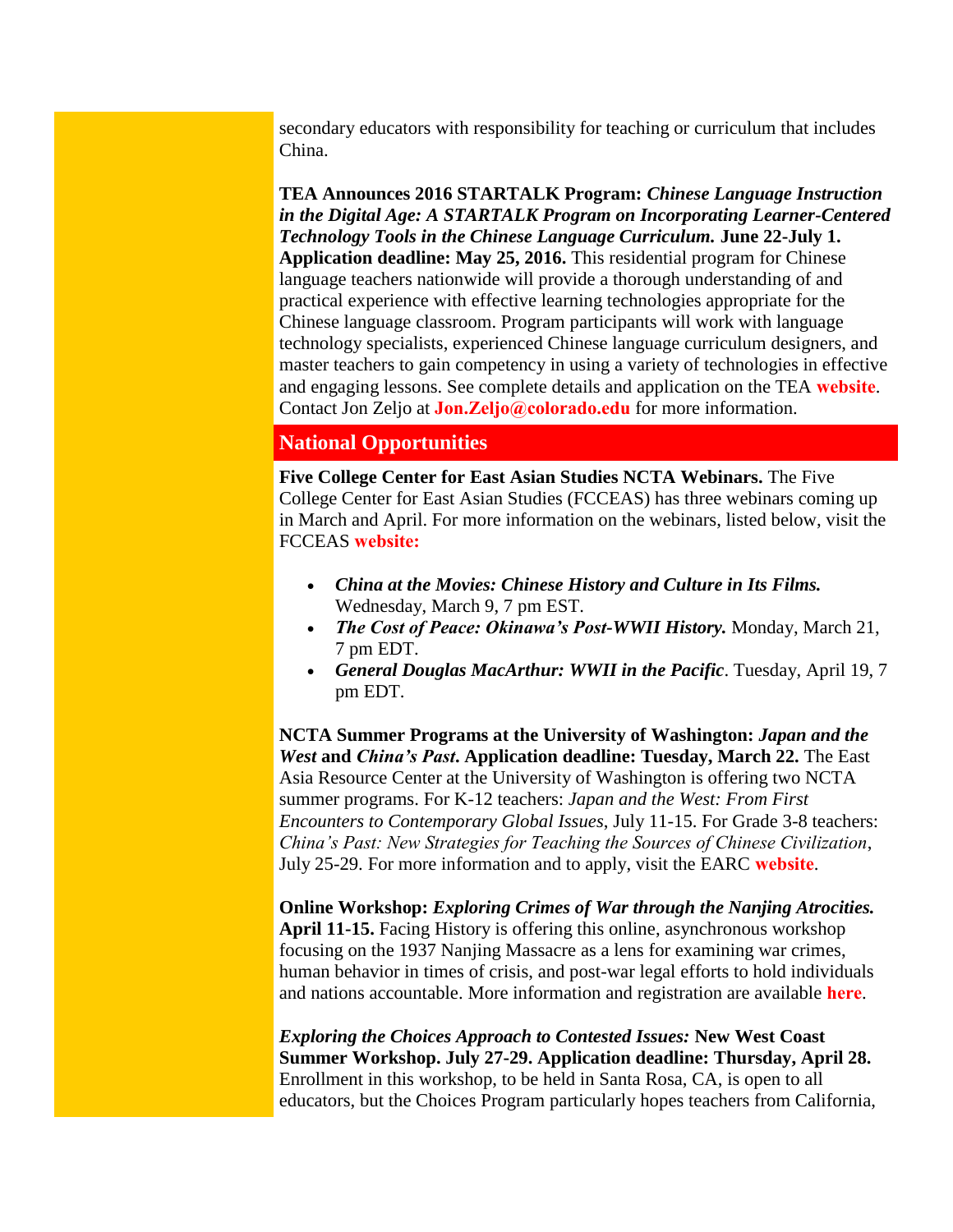Oregon, and Washington will participate. Teachers who enroll will not only be immersed in the Choices approach but will have the opportunity to become Choices Workshop Leaders in their own regions. For more information or to apply, visit the Choices **[website](http://www.choices.edu/pd/institutes/institute-2016-ca)**.

#### *Previously Announced National Opportunities*

**NCTA Summer Workshop:** *Teaching East Asian Literature in the High School.* **July 10-15. Application deadline: Monday, March 7.** The NCTA coordinating site at the East Asian Studies Center at Indiana University offers this annual summer workshop at which high school teachers interact with scholars to explore the literature and history of China, Japan, and Korea. Experienced world language teachers present classroom strategies. The institute is held on the campus of Indiana University Bloomington. More information and the application are available **[here](http://www.iu.edu/~easc/outreach/educators/literature/index.shtml)**.

**Japan Society Study Tour:** *Paths to Reconciliation and Peace: WWII Survivors Come Together***. July 2-23; Orientation June 30-July 1. Application**  deadline: Thursday, March 24. This study tour is open to middle and high school teachers, librarians, and administrators. Participants must demonstrate a firm commitment to foster and sustain education about Japan in their schools. Program cost is \$1,200; application and additional information are available **[here](http://www.japansociety.org/page/programs/education/educators_study_tour/2015-educators-study-tour-to-japan/educators-study-tour-application)**.

**Keizai Koho Center Study Tour to Japan. June 28-July 7 (tentative). Application deadline: Thursday, March 31.** The Keizai Koho Center, in cooperation with the National Association of Japan-America Societies, offers this opportunity for U.S. and Canadian middle or high school social studies teachers. Participants will visit Japanese schools, meet with scholars and experts, visit major Japanese companies, take part in a home stay, and participate in cultural events. For more information about requirements and benefits, as well as an application, visit the Japan-America Society of Pennsylvania **[website](http://www.kkc.or.jp/english/fellowship/fellowships/index.html)**.

**Pearl S. Buck International China Program for High School Seniors and College Students. July 10 – August 4.** Students travel to China and immerse themselves in the culture, customs, language, geography, and history through an array of experiences. Students will get firsthand experience of Chinese culture and customs while living with host families in Zhenjiang City, Jiangsu Province, which is situated on the southern bank of the lower Yangtze River between Shanghai and Nanjing. For program costs and other information, visit Pearl S. Buck International's **[website](https://pearlsbuck.org/culturetrip?utm_source=Chinese+Language+Initiatives&utm_campaign=606251595e-Chinese_Language_Matters_January_20161_21_2016&utm_medium=email&utm_term=0_471f06bc9d-606251595e-386296462)**.

**Korea Academy for Educators (KAFE) Summer Institute. July 17-22.** KAFE and the USC Korea Studies Institute offer this program sponsored by the Korea Foundation. Participants will explore Korean history, culture, and contemporary issues, as well as the experiences of Korean Americans. Applicants should be passionate about learning about Korea and able to develop lessons based on what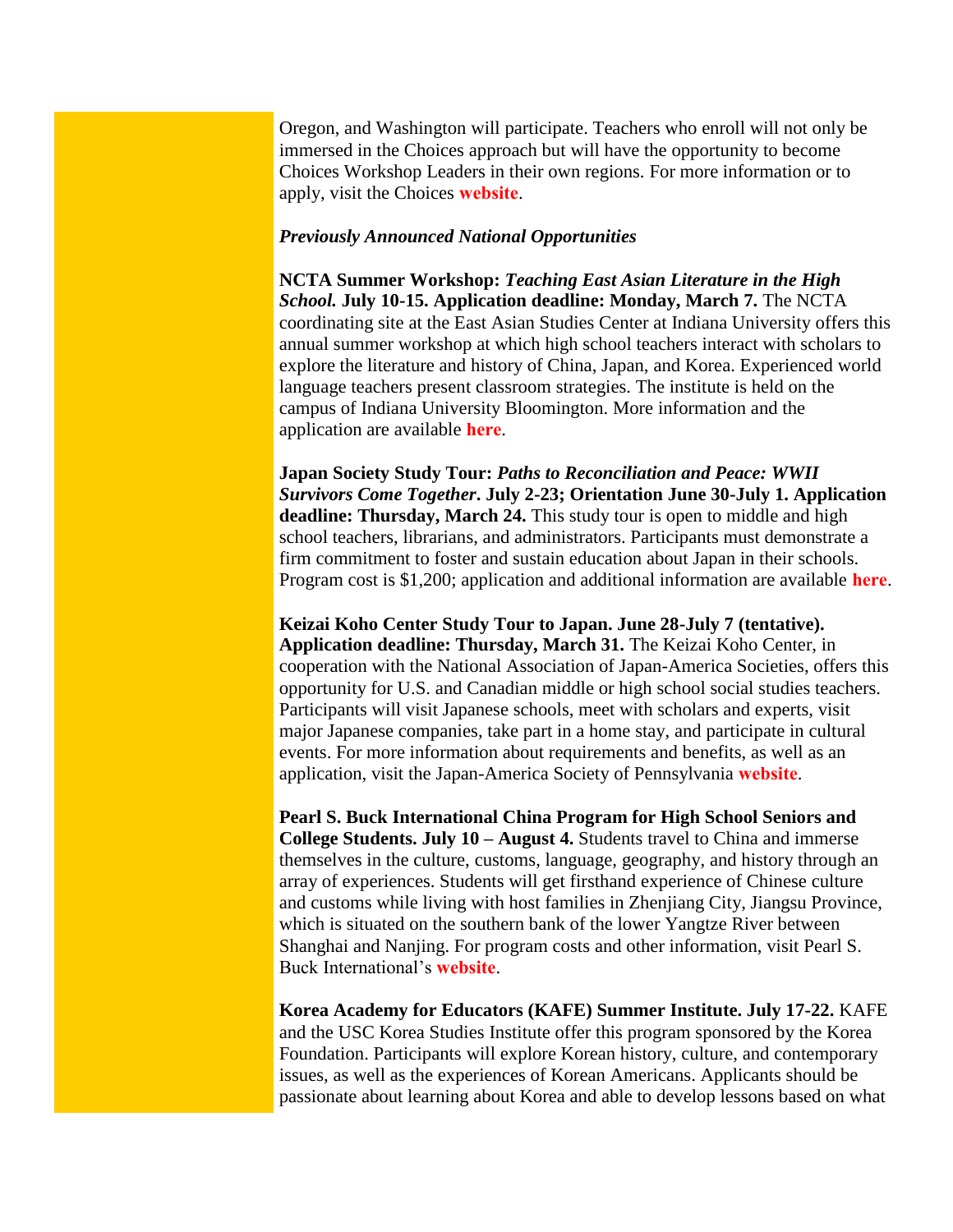they learn. Fellowships cover most expenses. For more information, visit the KAFE **[website](http://www.koreaacademy.org/)** or email Daniel Lee at **[daniel@koreaacademy.org](mailto:daniel@koreaacademy.org)**.

#### <span id="page-3-0"></span>**Colorado Programs**

**World Denver Speaker Series:** *Chinese Economics***. Wednesday, March 16, 5:30-7:30 pm.** This event will feature Jeremy Haft, author of the book *Unmade in China: The Hidden Truth About China's Economic Miracle*. The event will be held at the University Club of Denver (1673 Sherman Street). Visit World Denver's **[website](http://www.worlddenver.org/event-2152869)** for ticket information and to register.

**Volunteers Needed for South Korean Trade Delegation. Monday-Wednesday, March 28-30.** Aurora Sister Cities International is seeking volunteers to help provide hospitality to a trade delegation from Aurora's sister city of Seongnam City. The delegation will include government officials and business owners. For more information, email **[kshorb@auroragov.org](mailto:kshorb@auroragov.org)**.

**CAS Speaker Series: Contemporary Tibetan Art. Tuesday, April 5, 6:00 pm.** The Center for Asian Studies presents Tibetan Artist Gonkar Gyatso, widely acknowledged as the founding father of contemporary Tibetan art. Following a reception, Gyatso will discuss his work. The event will be held in Hale 270 on the CU Boulder campus. For more information, visit the CAS **[website](http://www.colorado.edu/cas/campus-visit-contemporary-tibetan-artist-gonkar-gyatso-20160405)**.

#### *Previously Announced Colorado Programs*

*Above the Fold: New Expressions in Origami.* **February 13 – May 1.** The Longmont Museum (400 Quail Road, Longmont) is hosting this exhibit, which presents the work of nine international artists, six of whom were featured in the documentary film *Above the Fold*. These artists use the Japanese art of folding paper to create sculpture, large-scale installations, and conceptual works. For more information about the exhibit, visit the Museum **[website](http://www.longmontcolorado.gov/departments/departments-e-m/museum/exhibitions/above-the-fold)**.

### <span id="page-3-1"></span>**NCTA State and Local Opportunities**

**NCTA Spring Sijo Workshop:** *Korean Poetry, Literature, Music, and Dance***. Saturday-Sunday, April 30-May 1.** Fulltime K-12 teachers of any subject are eligible to apply to this workshop to be held in Glenview, IL. NCTA program alumni are especially welcome. Meals, lodging, and modest travel/personal stipends are provided by the workshop, sponsored by the NCTA coordinating site at the East Asian Studies Center at Indiana University. For further information, contact Anthony Ross at **[anthross@indiana.edu](mailto:anthross@indiana.edu)**.

#### <span id="page-3-2"></span>**Featured Resources**

**New Online Curriculum on Teaching Japan in World History**

TEA announces a new collection of teacher-developed lessons—*Cultural*